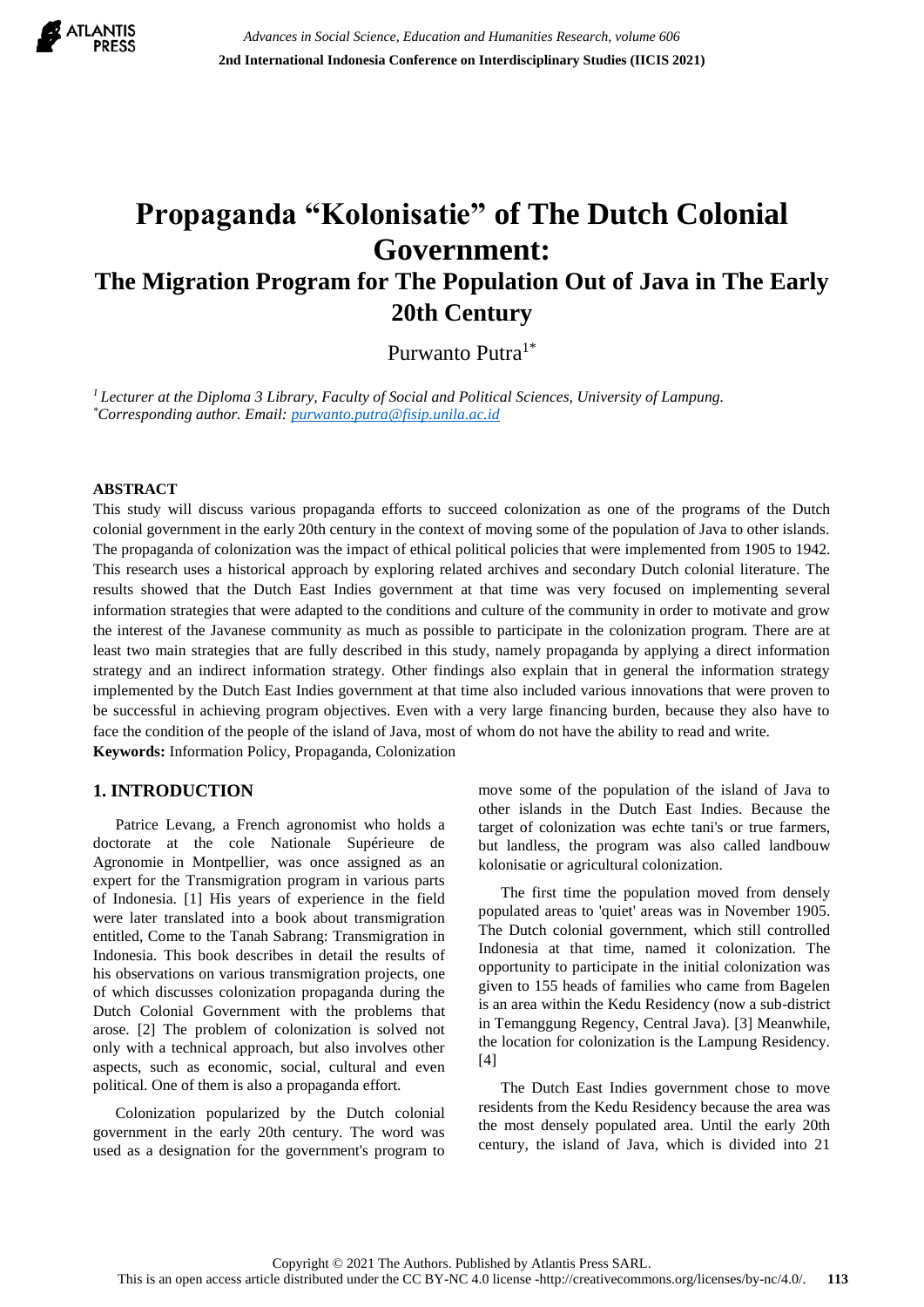residencies, had an average population density of 231 people per square kilometer. Meanwhile, the average population density of Kedu has reached 425 people per square kilometer. On this basis, the Dutch East Indies Government made a policy of relocating residents within the Kedu Residency in November 1905. The initial colonization was led directly by Assistant Resident of Banyumas HG Heyting who was an official of the Dutch East Indies Government from Kedu to Lampung. [5]

The idea of relocating the Javanese population was first expressed by Thomas Stamford Raffles in 1814. Raffles, who was then ruling under British rule, has noted that the population of Java at that time was 4.6 million people. That number is predicted to double in three to four decades. The same thing was also conveyed by Leonard Pierre Joseph du Bus de Gisignies when he became the ruler of the Dutch East Indies in 1827. Based on the observations of these two people, this condition was triggered by the application of a liberal system that provided opportunities for increasing welfare for indigenous people. The Javanese people get better food than ever before. This assumption is proven, in the mid-19th century, the population of Java has numbered around 8.9 million people.

Raffles and Gisignies' estimate that the population of Java is increasing is correct. However, it is not because of the liberal system that provides wider opportunities to improve the welfare of the indigenous population. This condition became even worse when Gisignies' successor, Johannes van den Bosch, implemented a system of forced cultivation. The system of forced cultivation has drained energy without providing welfare to the Javanese population. However, why does the population of Java keep growing? Logically, this is illogical. Welfare decreased, but population increased.

The increase in population turned out to be to cover the large workload, as well as the high tax rate. The head of the family is not able to face the entire workload alone. So many children are born. The hope is that the burden of the head of the family can be shared.

The decline in the welfare of the Javanese population during the colonial period was caused by three factors, namely rapid population growth that was not matched by an increase in food production, a system of forced cultivation and compulsory labor whose results were not enjoyed by the population, and the responsibility of Java which had become a financial support for the Dutch East Indies government's political interests in outside Java, as well as to increase the prosperity of the mother country during the 19th century.

As a result of the conditions that occurred to the Javanese population, the Dutch East Indies government received sharp criticism from their own nation. The criticisms were conveyed by humanist figures, including Conrad Theodore van Deventer, van Koll, and Pieter Brooshoff who ran the de Lokomotief newspaper in Semarang. Van Deventer and van Koll criticized the Dutch parliament. Meanwhile, Brooshoff always reviews through written criticisms submitted by both of them in the Dutch parliament.

The criticism conveyed was an insistence on the government to carry out a policy of revenge against the indigenous population. This was because the indigenous population had played a major role in providing benefits to the Dutch from the colonial lands in the Dutch East Indies. As a result of this pressure, the Dutch East Indies government finally carried out an ethical policy to deal with improving the welfare of the Javanese population. Ethical politics through three programs, namely irrigation, education, and colonization. That was the beginning of the colonization program in the Dutch East Indies which required various propaganda strategies to succeed.

# **2. DISCUSSION AND RESULTS**

The propaganda of agricultural colonization received great attention in the 1930s, in addition to the opening of colonial territories, becoming an important spearhead of the policy of the Central Commission (Centrale Commissie-Dutch East Indies). [6] After all, the land had to be filled with a sufficient number of settlers. The Dutch East Indies government tried to influence it by systematically intervening, although the Dutch East Indies government realized that it could not really convince the Javanese to immigrate so an intensive propaganda effort was needed. According to the Central Commission, the difficulty in persuading Javanese to move from their homeland is their 'homogeneity', namely their attachment to their birthplace in Java.

There were several efforts made by the Dutch Colonial Government in order to launch the colonization program, for example publishing the Kolonisastie Bulletin in Dutch. With the aim of providing information, or more accurately propaganda about colonization, a number of books in Javanese language and some in letters—are published for Javanese readers, such as (in the original spelling) Bojong njang Sabrang (1938), Ajo, Menjang Colonization (1940), and Tanah Babojongan ing Selebes (1940). The government had also ordered a propaganda film entitled Tanah Sabrang (1938). The black-and-white film with clown figures in wayang and using the Javanese language was produced by the Dutch filmmaker, Mannus Franken (1899–1953). [7]

A. Jonkers, a Dutch East Indies official who already understood the culture and customs of the Javanese people, became an advisor as well as a film scriptwriter. The film "Tanah Sabrang", the work of which was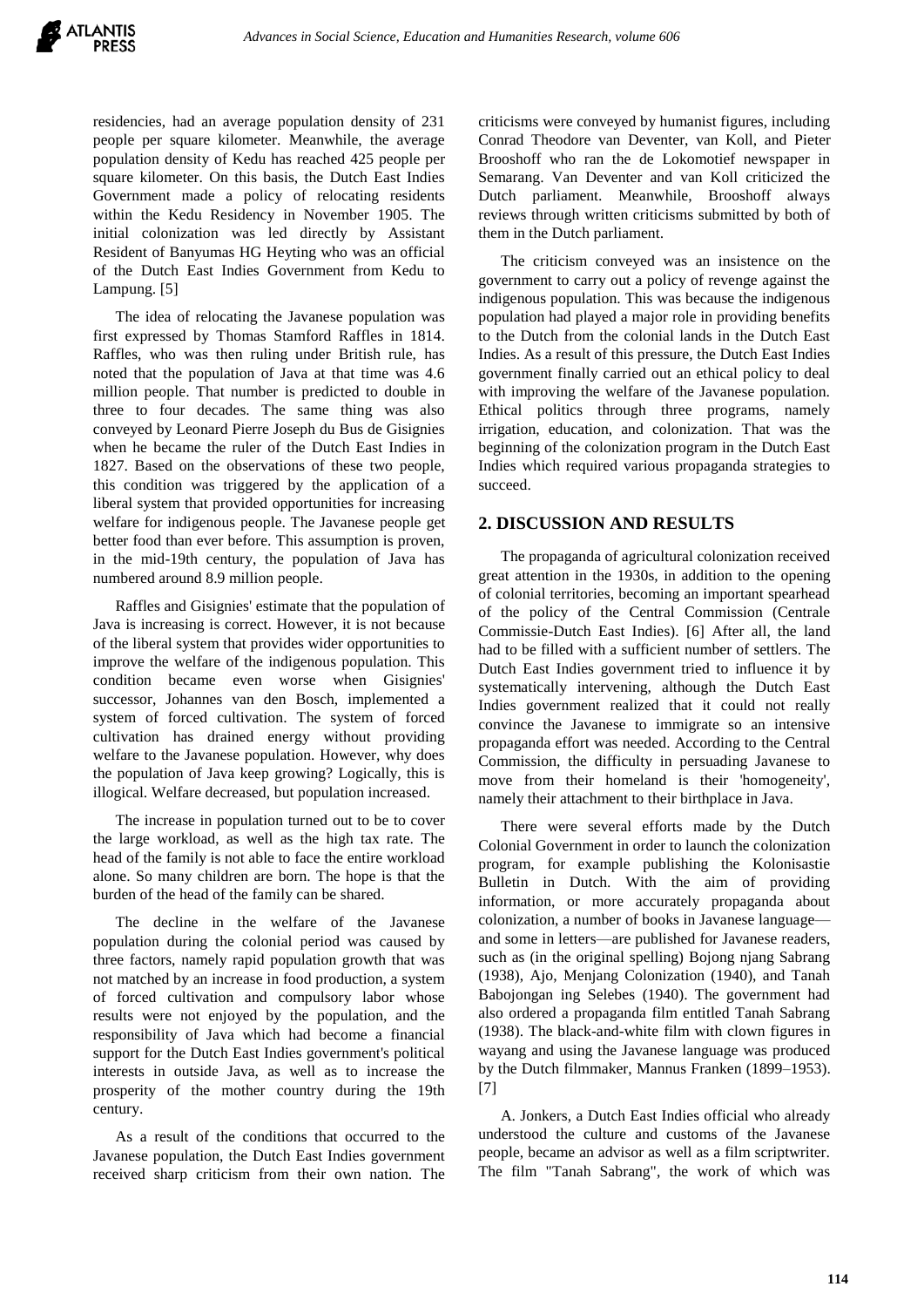entrusted to Mannus Franken, a filmmaker of Dutch citizenship who is well known for his experience and brilliant career in the Dutch East Indies. [8] In addition, his works are seen as reflecting his concern and love for the colony and its inhabitants.

#### *2.1. Propaganda Strategy Against Colonies*

According to Karl J. Pelzer (1945), there are 2 types of propaganda, namely direct propaganda and indirect propaganda. He also said that one of the most difficult tasks of the commission was to increase the number of Javanese willing to move outside Java. Every year the number of families who can help the new colony continues to increase. But as long as the number of Javanese migrating did not change as absorption capacity increased, the commission had to work relentlessly to recruit new members. Candidates to be recruited are systematically approached through "direct" and "indirect" propaganda.

It was a huge drain on the Dutch Colonial Government's budget that a large amount of money had to be spent on propaganda. In 1940, for example, spending on propaganda accounted for 4.2 percent of the total budget, bringing an average of 7.40 guilders per family. As long as most Javanese are still illiterate, so that propaganda cannot be carried out through the printed word, which is relatively cheaper as a form of propaganda, it is difficult to know how to reduce this cost.

It is hoped, however, that the booklets and visual aids depicting "Tanah Sabrang" will greatly familiarize the village youth with the idea of migration, that they are ready to build their own household, so that they will be more enthusiastic about migrating. [9] In order to persuade Javanese peasants who were still conservative and anxious to leave their home islands, they had to be approached psychologically and in a convincing way. To serve this purpose, some of the colonies that were successful, well-dressed, and contented were brought back to their home districts with soil samples, abundant agricultural produce and photographs of colony life.

With such concrete evidence, they often conveyed their fears and grievances towards their former villagers, thus becoming settled. Farmers who are embarrassed to ask questions in the grand assembly are given the opportunity to speak in secret while smoking a cigarette and drinking a cup of coffee in a relaxed manner. Farmers who are tasked with carrying out propaganda are mostly accompanied by their wives, who will also discuss their experiences with village women. Colonists who were chosen as propagandists by the competent authorities were given the freedom to set their own methods.

Recruiting in this way is done near the scheduled departure date; because if done too far before departure,

potential colonists could change their minds. Another thing that is also important in recruiting is choosing the patcheclick period, which is the annual period of food scarcity in Java, namely in the last weeks before harvest. Another direct method of propaganda was to send Javanese villagers to visit colonies outside Java at government expense.

#### *2.2. Indirect Method Propaganda Strategy*

Indirect methods or propaganda include presentation of slides by professional teachers and Javanese theatrical performances. There is hardly a train station, pawn shop, or public building in Java that does not feature colorful posters inviting Javanese to "Tanah Sabrang." The commission's ongoing work was to distribute to Dutch as well as Indonesian officials beautifully illustrated wall calendars featuring photographs of the colony's typical landscapes and books of memorabilia full of slogans and facts about colonization. Two editions, in Malay and Dutch, also issue quarterly bulletins on colonization.

Particular attention was directed to acquainting the young generation of Javanese villages with the idea of migration, bearing in mind that "young people have a future." The Commission provided village secondary school students (fourth and fifth grade) with textbooks on Tanah Sabrang. [10] Each village school in Central and East Java received reproductions of three paintings depicting the location of colonization, forest clearing, and market views in Gedong-tataan. [11]

Settlers are constantly urged to keep in touch with their family and friends, with postcards, picture postcards, postage stamps, and, if they are illiterate, with clerks, free of charge; During harvest time they are urged to send envelopes with rice samples. Every month thousands of these messages are sent to villages in Java. According to commission records, in 1939 colonists in Lampoeng District sent 8,019 postcards, 1,842 letters, 428 envelopes containing rice, and 12,246 photographs to Java. [12]

The large number of money orders that settlers sent to their relatives in Java also had propaganda value, as evidence that conditions were better outside Java than in Java. Records show that the Javanese colony in Lampoeng District sent 165,000 guilders to Java during 1935 and 15,000 guilders during the first eight months of 1936.

#### *2.3. Modern Propaganda Strategy Using Film*

The most powerful modern propaganda weapon, the motion picture, plays an important role in this program. The practice of information indirectly and is expected to have a tremendous propaganda effect when it is through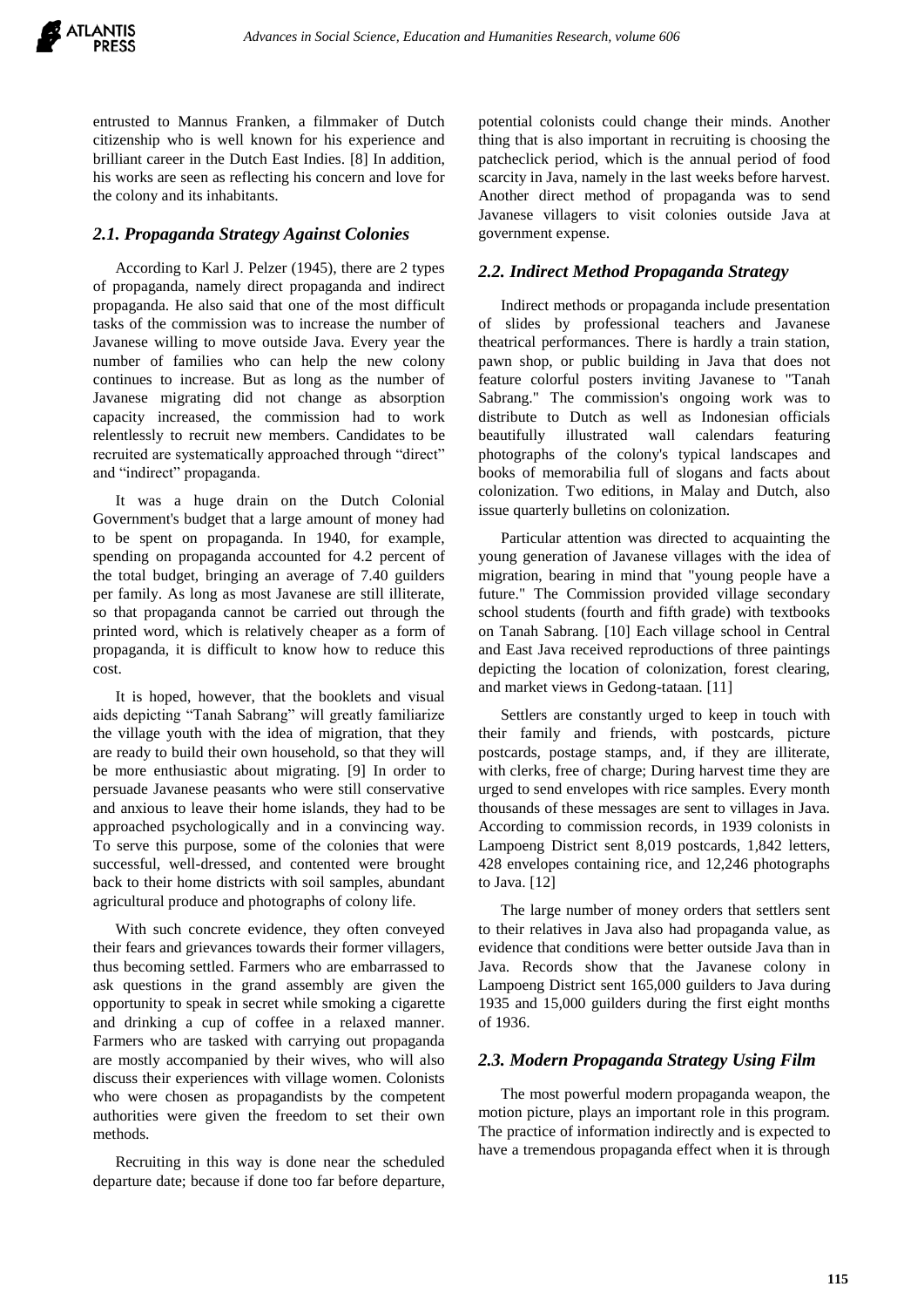films. Then came the initiative to work on the film "Tanah Sabrang".

A strategy for disseminating information through moving images. The way of envy is predicted to attract public interest in large numbers and a wide scope. Through the ideas of C.J.J. Maassen, an adviser to the colonial government on agricultural matters, suggested that the Dutch East Indies government initiate the production of a colonization propaganda film. This optimism arose because at that time, film was something very new for the villagers and therefore it was hoped that it would become a medium for disseminating information and attracting the attention of many people.A. Jonkers, an official on the basis of Javanese customs and ideas, provided the script for a film, "Tanah Sabrang," directed by Mannus Franken. Since most Javanese villagers have never seen a film, the movements are slow and very detailed. The picture shows all the steps of migration, from the place where it was founded, where each settler has his own house, gardens, and fertile rice fields [13].

The film is set in a 'wayang game', as traditional Javanese entertainment. The three figures are the ancient figure Semar and his two sons Petruk and Gareng, who have been familiar with Javanese since childhood. [14] A special point is made in the film about the fact that Javanese can feel more at home in a new country. Other characters are modern Javanese villagers and officials who travel from Java to Lampoeng.

Three trucks with film projectors and sound systems traveled around Central Java and East Java, displaying images of a new village. The show is held in an open field and is attended by thousands of Javanese or all ages from the surrounding villages. Many have watched it many times, and it is for free. In this way, the persuasive power of the film has the opportunity to stimulate the imagination of the villagers.

#### **3. CONCLUSION**

During the colonization process which for the first time took place. It is known that the Dutch East Indies Government was very serious in running it. One of them is evidenced by the various colonization strategies and propaganda that were worked out very seriously, well planned and at a very large cost. They even went directly to make sure the process went well. This was also evidenced by the presence of Assistant Resident of Banyumas, HG Heyting, who directly led the group of Bagelen residents.

The strategy and propaganda media of the Dutch East Indies Government in the context of the successful implementation of the colonization program were carried out directly by utilizing colonization agents. Another way that was also taken was by utilizing various printed facilities such as brochures, pamphlets and even films that were placed and played in public spaces that existed at that time. Of the various strategies and media for disseminating information provided at that time, the momentum of the delivery time was also very significant in its success. The closer or intensive repetition of information delivery that is close to the schedule for the departure of prospective colonists is proven to be more effective in increasing the motivation and interest of the community to participate in the colonization program.

The practice of information and propaganda carried out by the Dutch East Indies government was carried out in order to support the colonization program. The colonization policy could run optimally because in the implementation of this policy it had been planned and handled by a special party, namely the Central Commission (CentraleCommissie-Dutch East Indies) which was formed and authorized by the Dutch East Indies government in carrying out the information and propaganda policy. [15] The only thing that was quite burdensome was the need for a large enough cost and draining the cash reserves of the Dutch East Indies government. In practice, the results obtained from the implementation of strategy and information propaganda in terms of quantity and quality can be said to be quite successful, there are innovations that have surpassed their time.

Propaganda using films is very influential, even propaganda information through films is allegedly giving the greatest results, more than other forms of propaganda information. The form of direct information dissemination by pioneer colonists was also effective and proven successful, but its reach was limited. While the strategy through newspapers, is still very difficult because there are still many people who are illiterate. Dissemination of information via radio is also limited because many villages or communities in the mountains cannot afford radios. Through posters, pamphlets and other media, not many people saw it. Films with complete tools that can be summarized in one car with very free mobility, starting from cities, villages and even on the slopes of mountains.

#### **AUTHORS' CONTRIBUTIONS**

Renti Oktaria, who has edited the language and checked the translation. The ICIIS committee has facilitated the publication of this paper and assisted in the editing process to the final version of the manuscript. As well as the heads of the Faculty of Social and Political Sciences at the University of Lampung who also supervised this project.

#### **ACKNOWLEDGMENTS**

Purwanto Putra, lecturer at the Diploma 3 Library, Faculty of Social and Political Sciences, University of